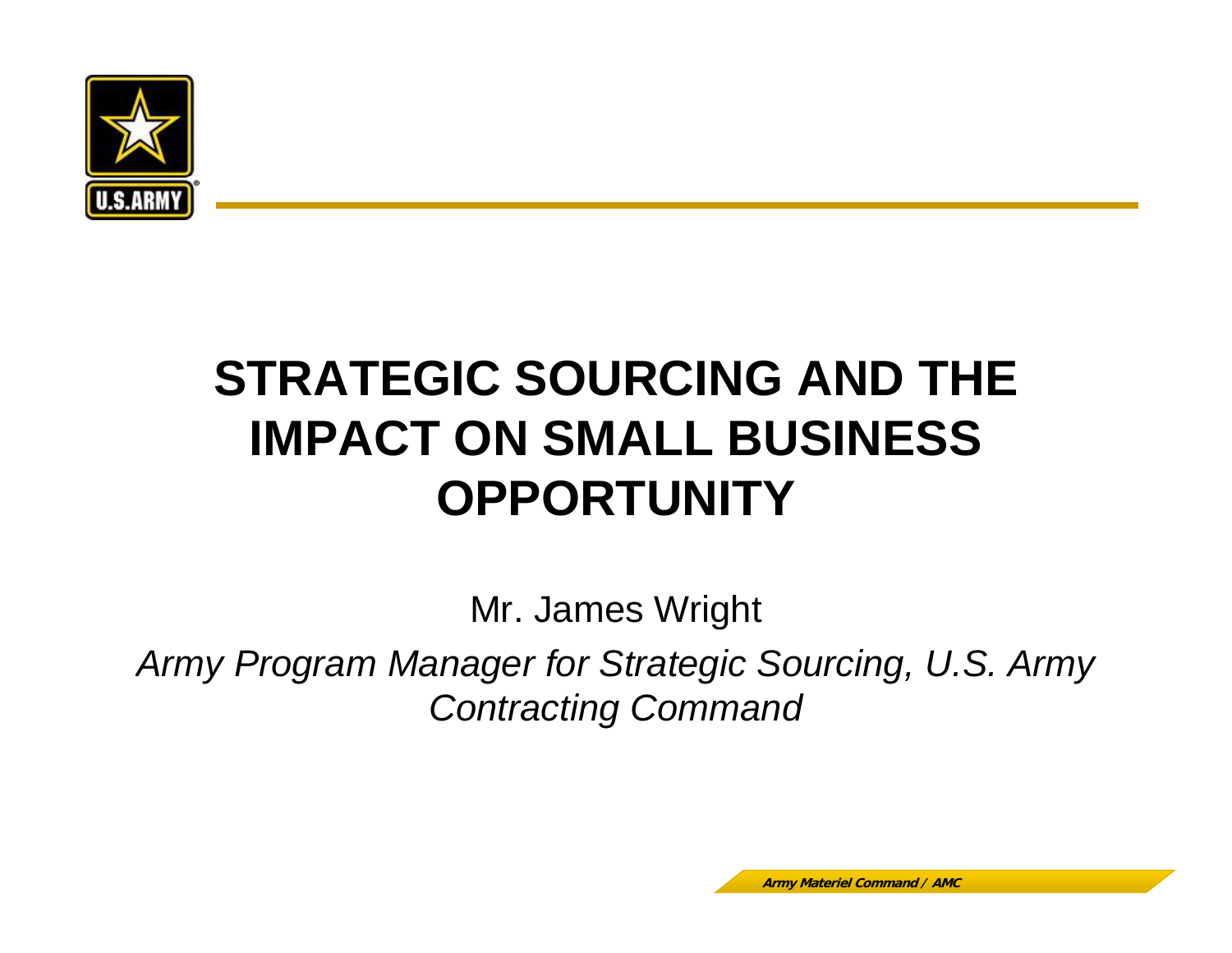

## **What is Strategic Sourcing?**

#### *STRATEGIC SOURCING DEFINITION*

| <b>DEFINITION OF</b><br><b>STRATEGIC SOURCING</b> | Strategic sourcing is a structured, analytical and collaborative<br>process for optimizing an organization's supply base while<br>reducing Total Cost of Ownership and improving mission<br>delivery                                                                                                                                                                                                                                                                                                                                                                                                                                                                     |
|---------------------------------------------------|--------------------------------------------------------------------------------------------------------------------------------------------------------------------------------------------------------------------------------------------------------------------------------------------------------------------------------------------------------------------------------------------------------------------------------------------------------------------------------------------------------------------------------------------------------------------------------------------------------------------------------------------------------------------------|
| <b>SUPPORTING DETAILS</b>                         | <b>Strategic Sourcing is:</b><br>• A process for systematically analyzing and developing optimal strategies for<br>buying goods and services.<br>A data-driven, fact-based analysis to drive decision making rather than just<br>"hunches"<br>A holistic process that addresses customer needs, market conditions,<br>organizational goals and objectives, and other environmental factors<br>Based on market intelligence, and takes into account small business<br>capabilities<br>Based on a <b>cross-functional approach</b> that involves multiple parts of an<br>organization<br>About supporting an organization's mission through procured goods and<br>services |
| <b>COMMON</b><br><b>MISCONCEPTIONS</b>            | Strategic sourcing is not:<br>Leveraged buying<br><b>Bundling</b><br>A pre-conceived answer                                                                                                                                                                                                                                                                                                                                                                                                                                                                                                                                                                              |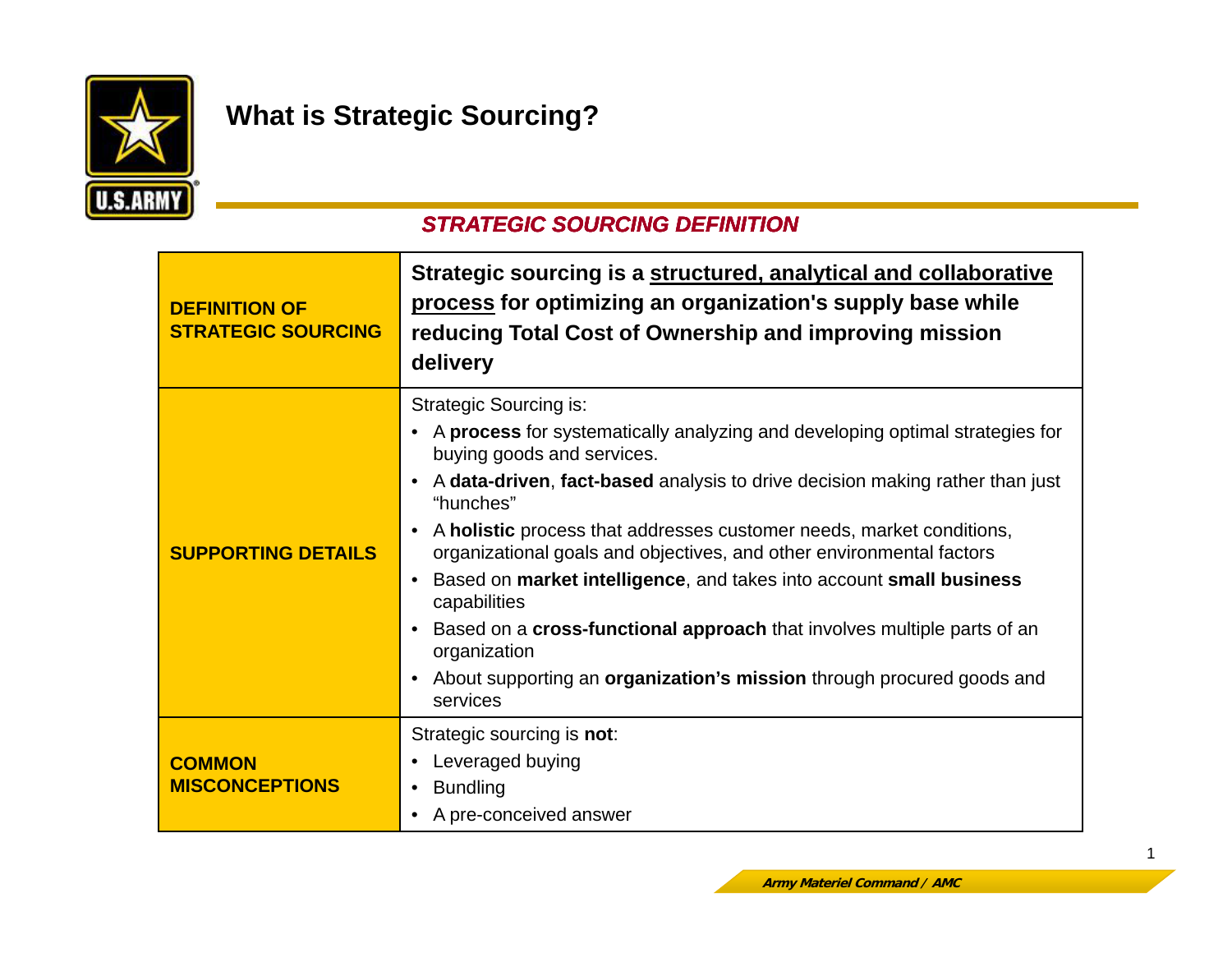

**The benefits of strategic sourcing are numerous and go far beyond pricing improvements and leveraged buying**

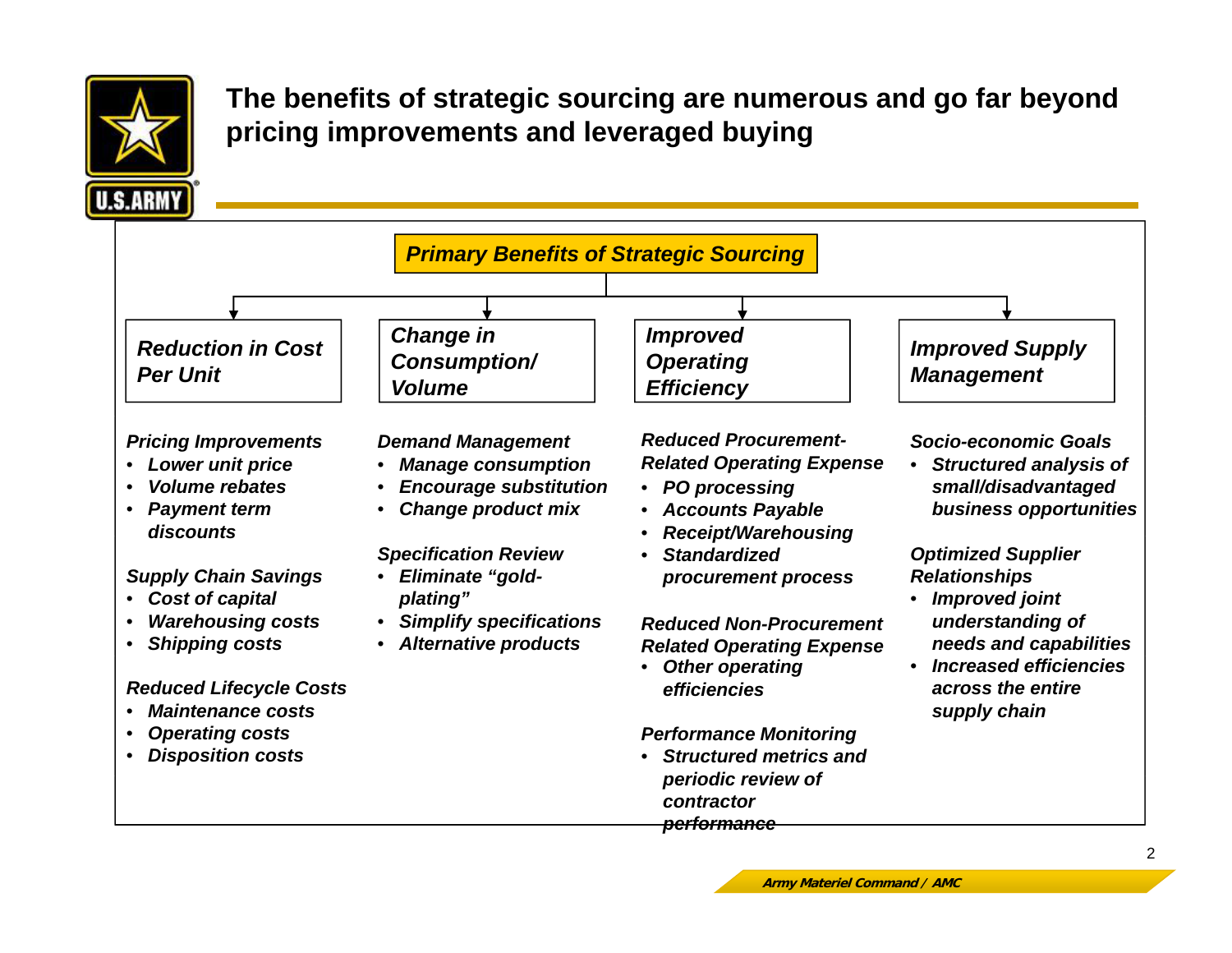

**Over the past 20 years, commercial firms have successfully implemented Strategic Sourcing programs to gg g enerate si gnificant savin gs and efficiencies**

*Strategic Sourcing has emerged as the standard best practice for private sector firms. Below are three examples of successful commercial Strategic Sourcing initiatives*

*Fortune 100 Manufacturer Uses Strategic Sourcing to Manage Supply Risk and Cost*

- *Facing an increasingly volatile* •*supply market and inflationary environment for metals, this manufacturer needed to ensure continuity of supply while managing costs.*
- *Utilizing Strategic Sourcing analytical techniques to analyze the metals supply chain and benchmark various pricing and hedging strategies, the company shifted its sourcing to suppliers further back in the supply chain to "lock in" the supply of metals*

#### *Fortune 100 Information Technology Company Streamlines Worldwide Sourcing*

- Facing an increasingly volatile  $|\hspace{..}\hspace{.1cm}|$  In the past, this firm had more  $|\hspace{.1cm}|$  The challenge for this high *than 60 disconnected procurement organizations managing nearly 5,000 production suppliers around the world.*
	- *Through implementation of Strategic Sourcing initiatives, the company saved \$5 billion over five years. It consolidated approximately 85% of its \$17 billion in production spend to 50 suppliers. And its eprocurement initiatives resulted in savings of \$377 million.*

*Fortune 500 High-Tech Manufacturer Focuses on Supplier Relationships for Best Value* 

- The challenge for this high*tech manufacturer was to stabilize prices and ensure best value in a fast-changing and complex hardware components market.*
- *The firm implemented a Strategic Sourcing program to look at all components. For the most critical components, the company determined that shifting from quarterly contracts to long-term supplier relationships was the optimal strategy resulting in larger volumes for suppliers suppliers, hardware component. hardware better prices, and standard*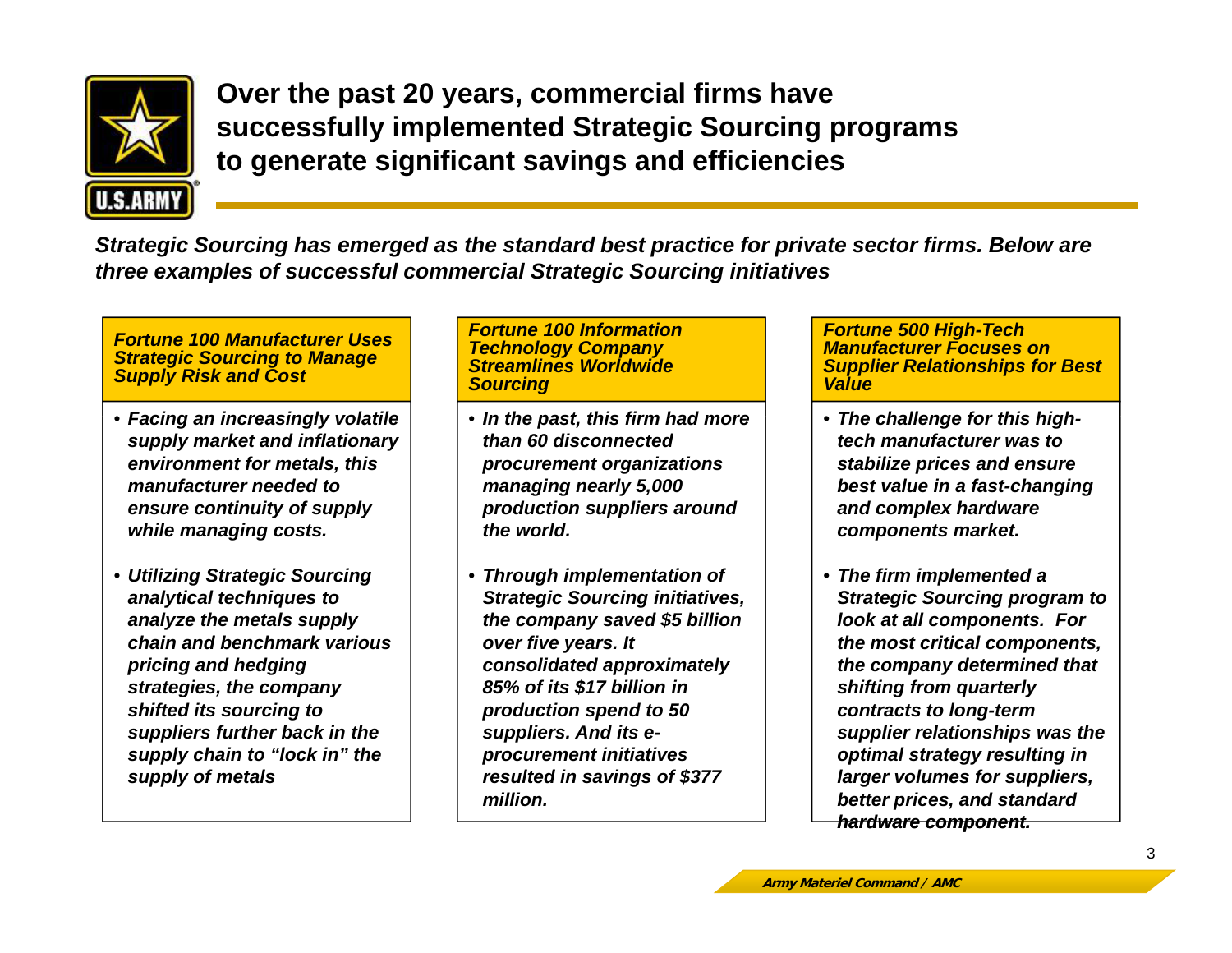

**Strategic Sourcing has now been endorsed and is officially prescribed for use across all Federal agencies**

| <b>Federal Organization</b>                                                                    | <b>Recent Activity and Guidance</b>                                                                                                                                                                              |
|------------------------------------------------------------------------------------------------|------------------------------------------------------------------------------------------------------------------------------------------------------------------------------------------------------------------|
| <b>General Accountability</b><br><b>Organization (GAO)</b>                                     | • Published reports recognizing the benefits of<br>Spend Analysis and Strategic Sourcing as an<br><b>Industry and Government Best Practice</b>                                                                   |
| <b>Office of Federal</b><br><b>Procurement Policy at</b><br><b>OMB (OMB/OFPP)</b>              | • Directive issued 5 May 2005 requires each Federal<br>Agency and Department to:<br>- Implement Strategic Sourcing<br>- Identify commodities for strategic sourcing<br>- Report annually to OFPP/OMB on progress |
| <b>Federal Chief Acquisition</b><br><b>Officers Council (CAOC)</b>                             | • Formed Strategic Sourcing Working Group<br>(SSWG) to lead and guide Federal strategic<br>sourcing initiatives                                                                                                  |
| <b>Defense Procurement and</b><br><b>Acquisition Policy office at</b><br><b>OSD (OSD/DPAP)</b> | • Currently establishing a DoD Strategic Sourcing<br>Governance Structure and process<br>• Sponsored study on best sourcing practices for<br>acquiring IT services                                               |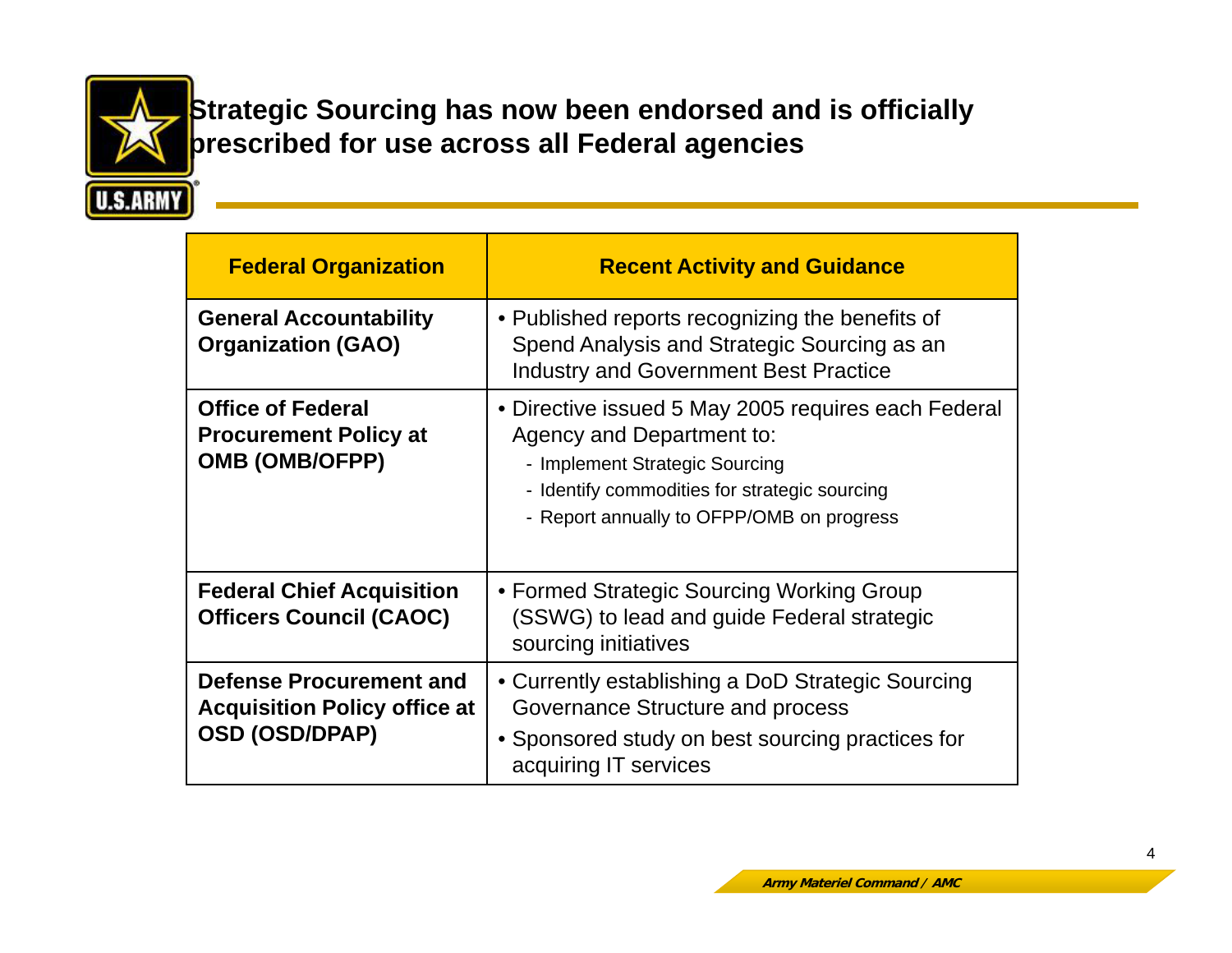

#### **The Federal Government has already begun to see the benefits of strategic sourcing**

*Administration (GSA) US Air Force US Postal Service*

- *Established the Air Force Information Technology Commodity Council to manage all IT commodity buys for the Air Force*
- *Established standard desktop PC configurations, continually updated as part of an 18-month planning cycle*
- *Council's primary aim is to i i th l f i lmaximize the value oIT product purchases by considering Total Cost of Ownership*
	- *Includes factors such as life cycle mana gement costs, cost of support g pp services, and procurement complexities*
	- *Since 2004, the council has bought 216,000 PCs at a reported savings of \$61 million*

 *Established a Federal Strategic Sourcing Initiative focused on leveraging spend across the Federal Government*

*Federal Strategic Sourcing Successes*

*US General Services* 

- *Launched five commodity teams focused on common spend items across the government*
	- *Wireless communications*
	- Express document delivery research and the selection, implemente *services*
	- *Copiers*
	- *Printers*
	- *Office Supplies*
- *Contracts have been awarded on severalcommodities; awaiting validation of savings*
- *Established commodity councils and conducts extensive price analysis:*
	- *Savings plus cost avoidance over last five years is approx \$1.3 billion*
	- *Maintenance repair and operating Maintenance, repair, operatingsupplies costs reduced:*
		- • *Before: 75% local buys, multiple business arrangements, 1,000 suppliers*
		- • *After: awarded two national contracts, standardized product l ti i l t dbe-buy, used reverse auctioning, saved \$30 million in FY04*

5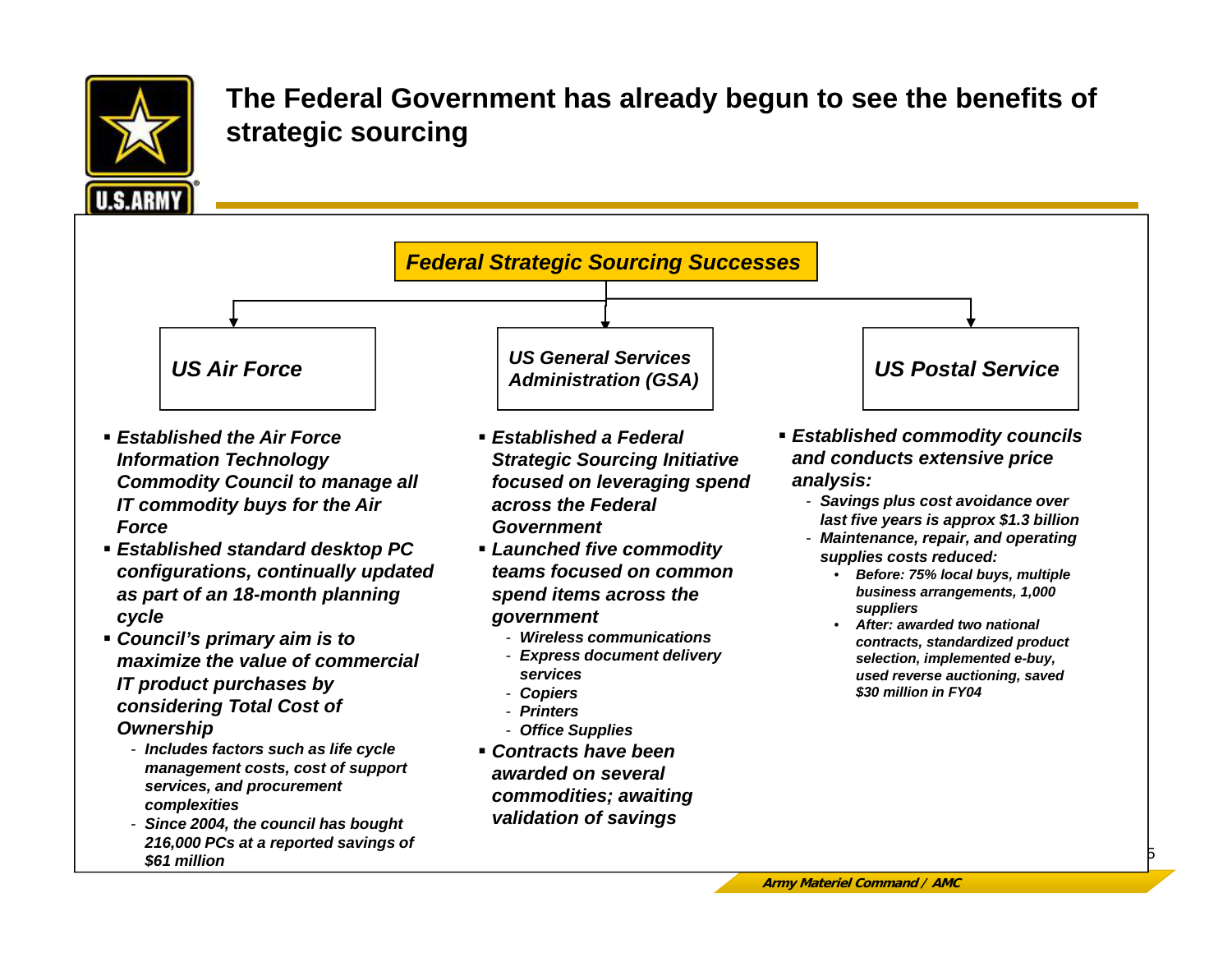

**DoD has adopted a well-defined and structured process for strategic sourcing that is rooted in fact-based analysis**



#### *STRATEGIC SOURCING PROCESS – HIGH LEVEL OVERVIEW*

*The term "Commodity " is used to refer to ALL acquired Commodity supplies or services, simple or complex*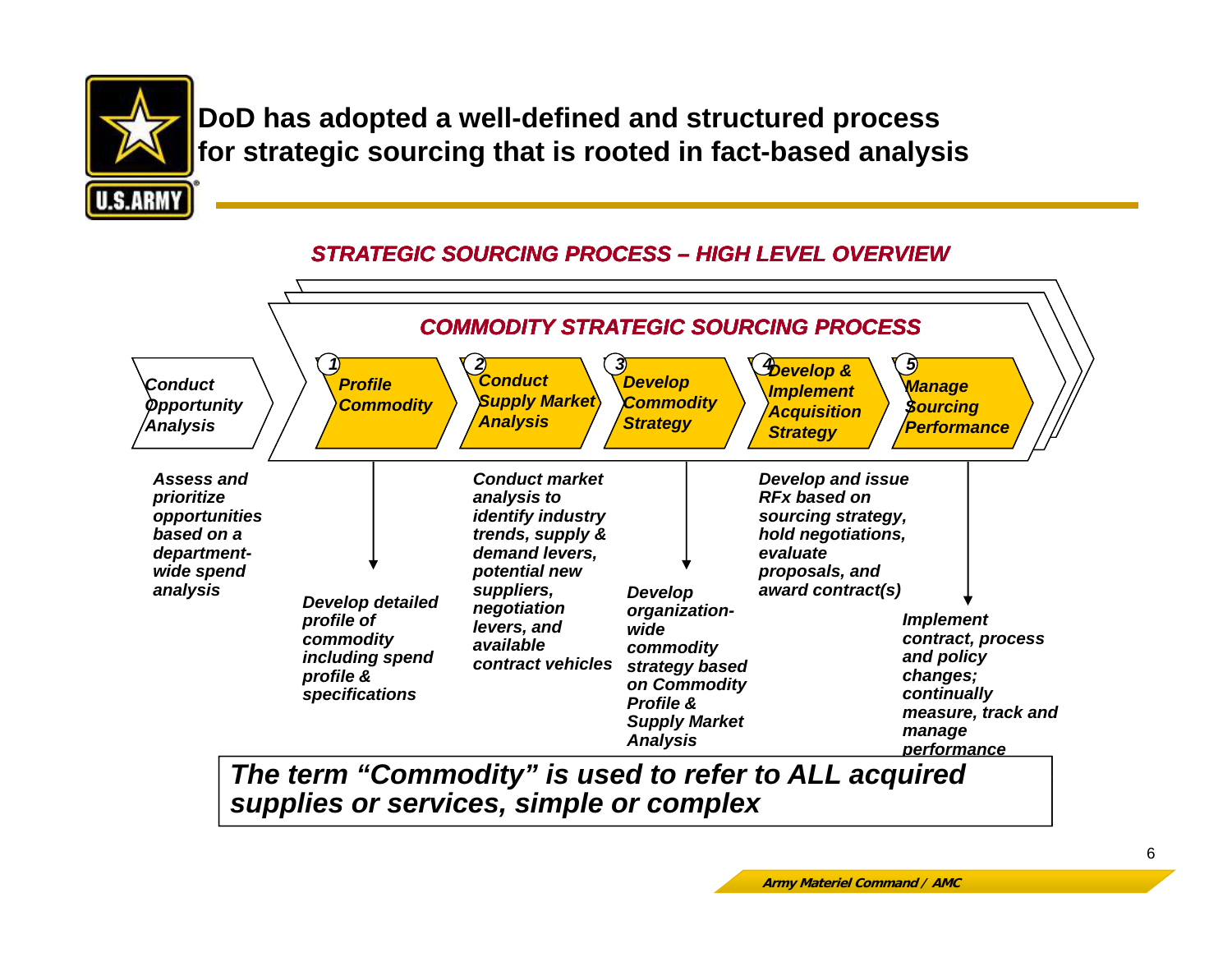

## **Common Misconceptions**

- *Strategic Sourcing is exclusively about leveraging the government's purchasing volume*
- *Strategic Sourcing is only about bundling purchases with one supplier as a means of negotiating the lowest p rice*
- *Strategic sourcing favors big businesses that can d li hi h l deliver hig h vo lume*
- *Small businesses are going to get left out in the cold*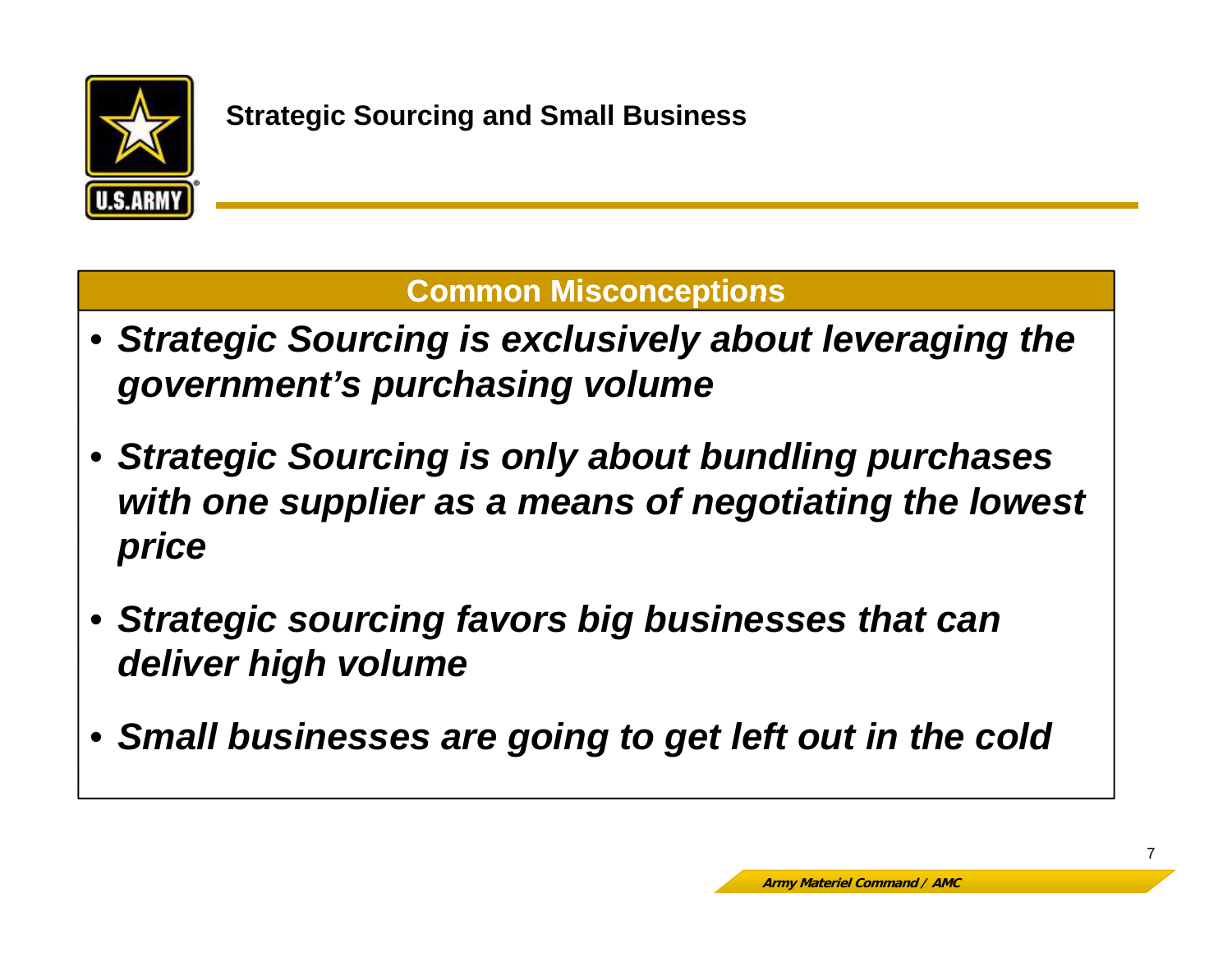

# **The Reality**

- $\bullet$  **Strategic sourcing and small business sourcing are not mutually exclusive propositions**
- • **When applied correctly, strategic sourcing can actually help agencies identify entire segments of**  industry where small business can deliver the best **value**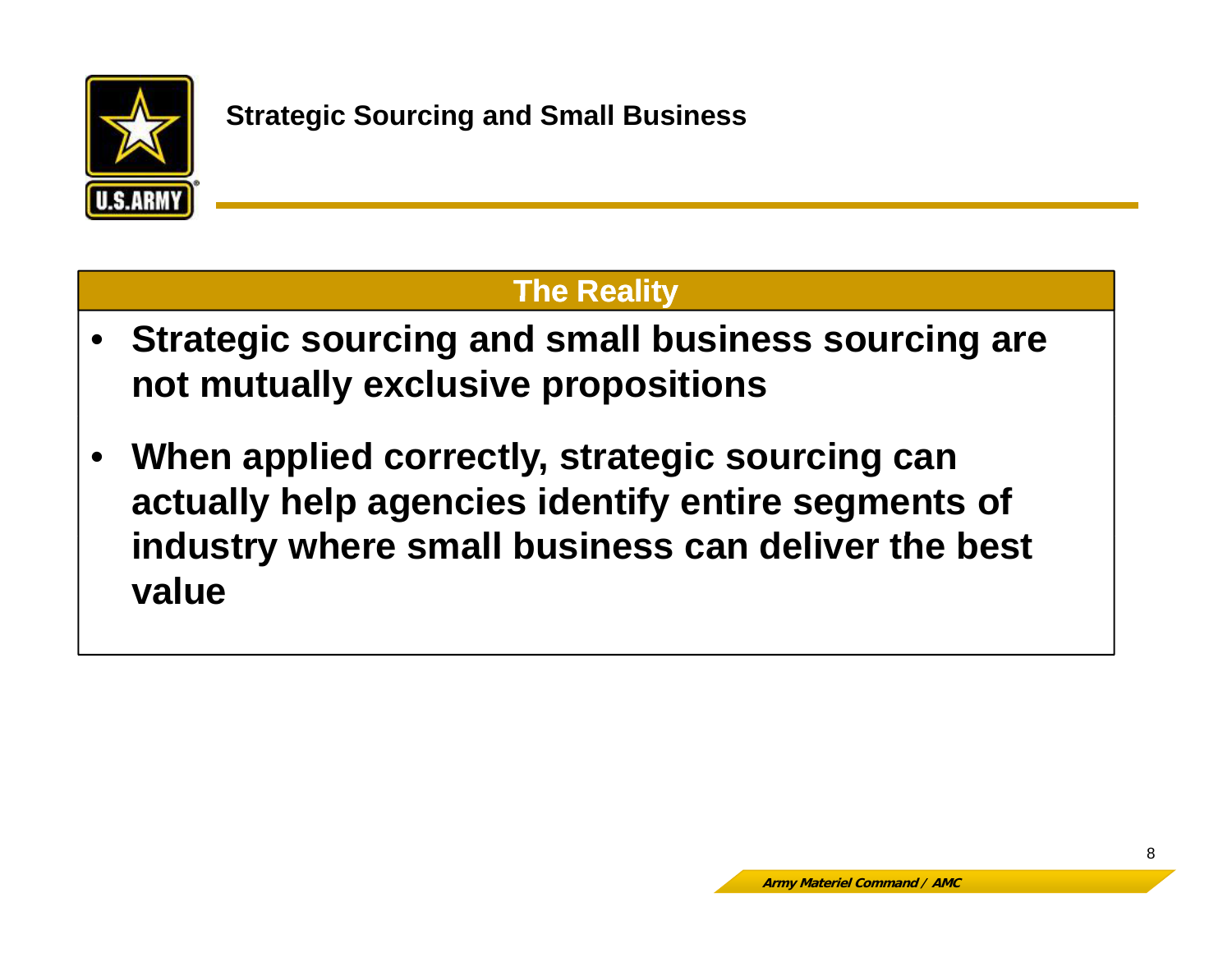

#### **Small Business Advantages In Strategic Sourcing**

- **In areas where deep subject matter expertise is where -matter needed, a small "niche" firm might offer more value**
- **When speed is of the essence <sup>a</sup> small firm might be essence, more nimble and responsive**
- Small firms may offer more flexibility in customizing **solutions and products**
- **The lower overhead of a small business can translate to more competitive prices**
- • **Many of the most innovative and creative ideas originate in small entrepreneurial firms**